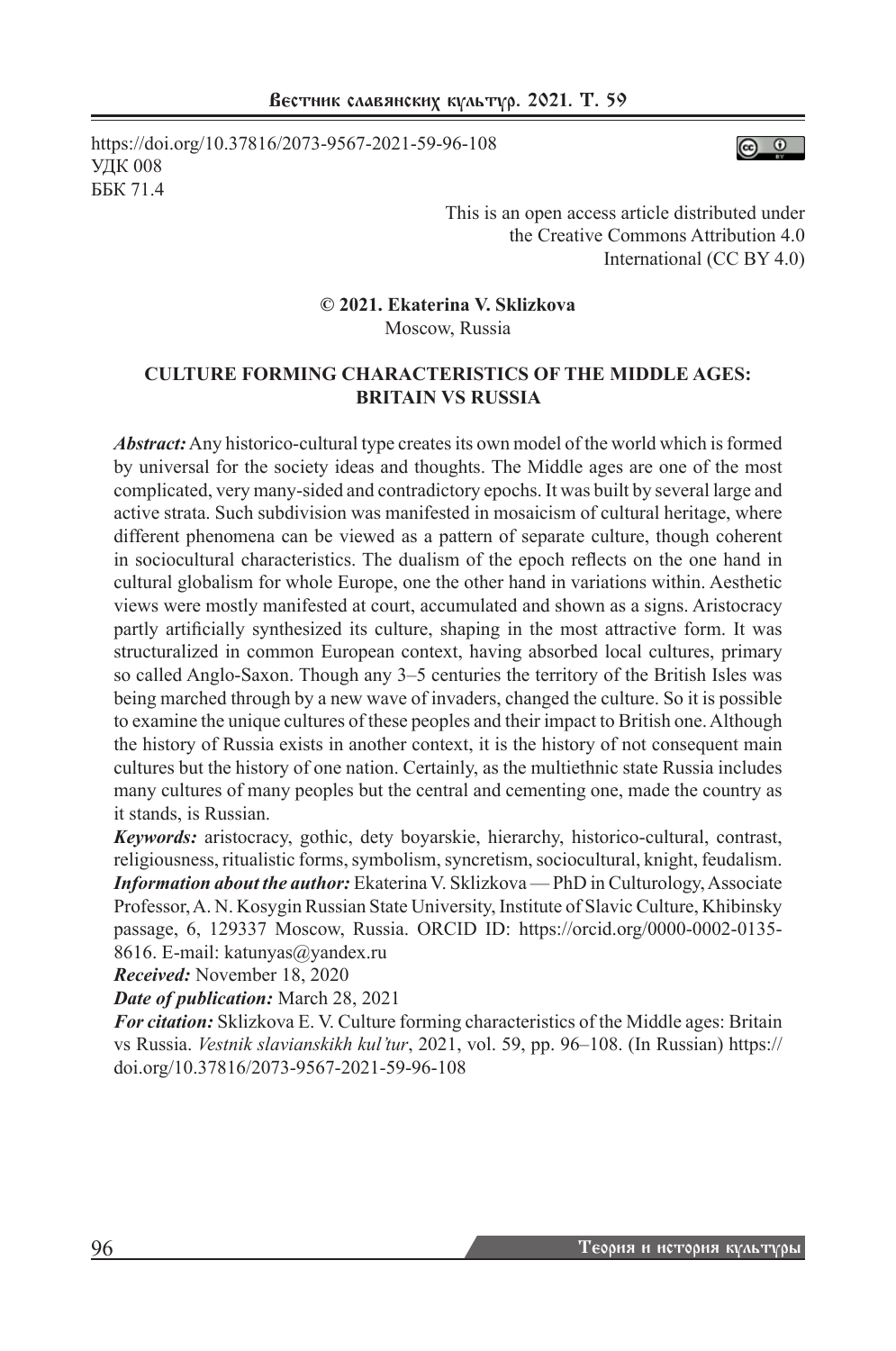\*\*\*

#### **© 2021 г. Е. В. Склизкова** г. Москва, Россия

## **КУЛЬТУРООБРАЗУЮЩИЕ ХАРАКТЕРИСТИКИ СРЕДНИХ ВЕКОВ: БРИТАНИЯ — РОССИЯ**

*Аннотация:* Каждый историко-культурный пласт создает свою модель мира, которую формируют универсальные для данного общества идеи и воззрения в самых разных областях. Средние века — одна из самых сложных эпох, крайне многогранная и противоречивая. Она представлена несколькими крупными и активными культурными пластами. Дробность проявляется в мозаичности культурного наследия, где отдельные образования можно рассматривать в качестве примера самостоятельных культур, хотя и объединенных некоторыми социокультурными характеристиками. В этом отражается дуализм эпохи, с одной стороны, культурные события имеют глобальный характер для всей Европы — с другой, внутри культуры присутствуют многочисленные вариации. Эстетические воззрения наиболее полно отражались при дворе. Здесь они аккумулировались и проявлялись в концентрированной форме. Аристократия во многом искусственно синтезировала свою культуру, придавая ей наиболее привлекательную форму. В Англии она формировалась в общеевропейском контексте, впитав особенности местной культуры, прежде всего, мы имеем в виду так называемую англосаксонскую. Однако каждые 3–5 веков на территорию Британских островов приходила новая волна завоеваний, сменяя народы и культуру. В связи с этим можно говорить о культурах этих народов и их вкладе в культуру и язык Великобритании. История России обладает другим контекстом — это история не сменяющих друг друга главенствующих культур, а история одного народа. Конечно, как многонациональное государство Россия включает многие культуры многих народов, но центральной цементирующей культурой, сформировавшей страну такой, какая она есть, является русская культура.

*Ключевые слова:* аристократический, готика, дети боярские, иерархичность, историко-культурный контекст, контраст, религиозность, ритуализированные формы, символизм, синкретичность, социо-культурный, рыцарь, феодализм.

*Информация об авторе:* Екатерина Владимировна Склизкова — кандидат культурологии, доцент, Институт славянской культуры, Российский государственный университет им. А. Н. Косыгина (Технологии. Дизайн. Искусство), Хибинский пр., 6, 129227 г. Москва, Россия. ORCID ID: https://orcid.org/0000-0002-0135-8616. E-mail: katunyas@yandex.ru

*Дата поступления статьи:* 18.11.2020

*Дата публикации:* 28.03.2021

*Для цитирования: Склизкова Е. В.* Культурообразующие характеристики Средних веков: Британия — Россия // Вестник славянских культур. 2021. Т. 59. С. 96–108. https://doi.org/10.37816/2073-9567-2021-59-96-108

Any historico-cultural stratum creates its own model of the world which is formed by universal for the society ideas and thoughts in different spheres. "Apparently regarding the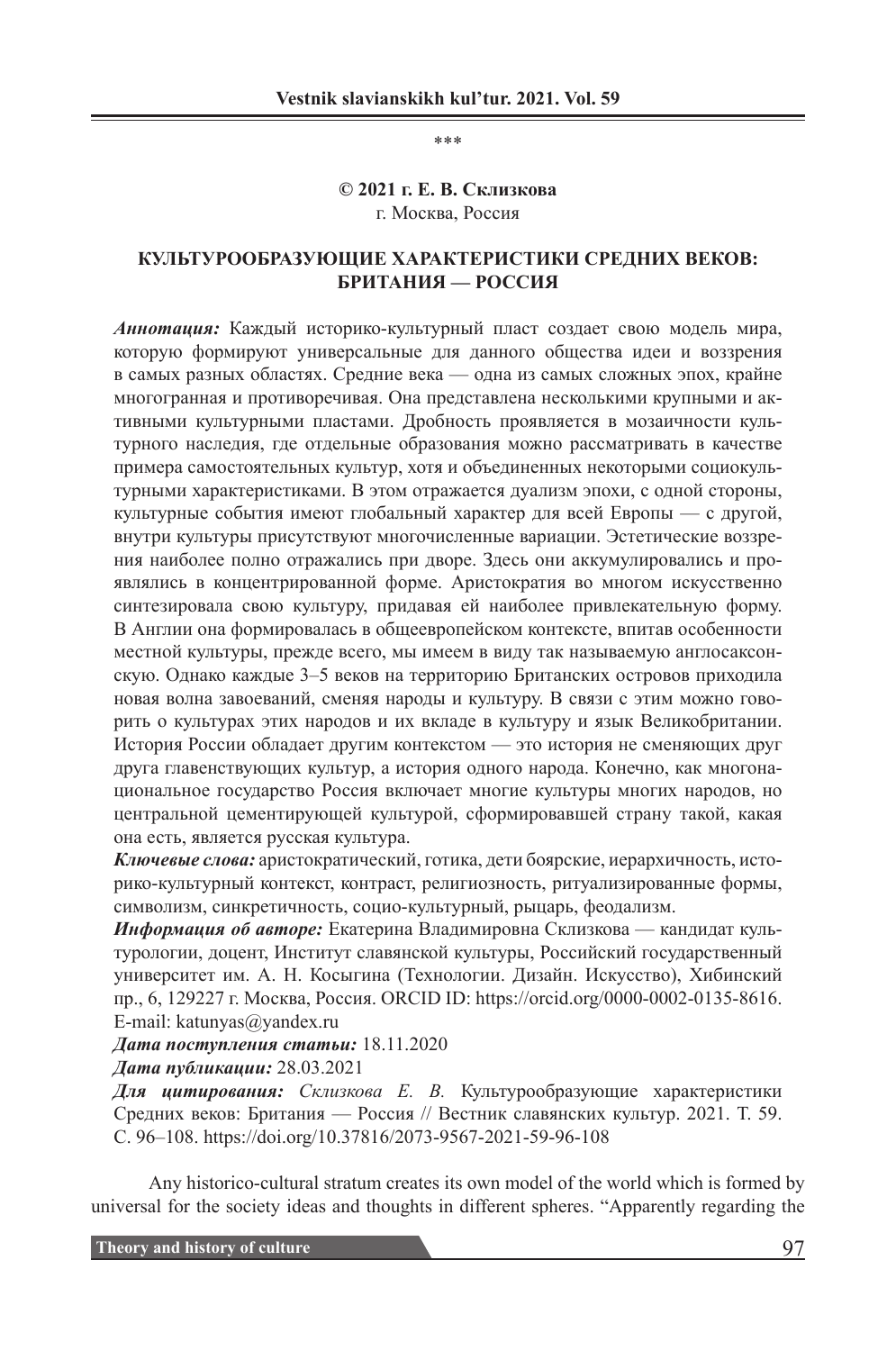Middle ages the notion of culture itself should be interpreted much wider than it is traditionally done studying the culture of the New age. Medieval culture embraces not only aesthetical or philosophical categories, is not limited by literature, art, music. To understand determinative principals of this culture, you have to go beyond the bounds of these spheres and then it turns out to be that in laws, economy, property and many other things in the base of all creative practical activity of humans some unity can be discovered, out of which each of these spheres is not quite clear. All of them are culturally coloured"  $[2, p. 13]$ .

The main aim of the paper, based on both foreign and Russian researches, is to examine basic characteristics of the Middle Ages in Britain and Russia in mosaic aristocratic aspect that can be viewed as novelty. The Middle ages are one of the most complicated epoch, very many-sided and contradictory. It is built by several large and active strata, first of all by local barbaric culture of the Teutons and other peoples, secondly by heritage of antique culture and remains of Roman colonization, thirdly by growing influence of the Muslim East. It creates intricate multilevel cultural unity. It is possible to study all the qualifying elements together and separately, though all the medieval categories are interconnected and difficult to be viewed as self-contained. We would observe only the patterns brightly manifested in nobility.

One of the main elements of the Middle ages is hierarchy. All the visible is understood as a symbol of invisible innermost essence of God, all is subdued by complicated semiotic hierarchy, the lower levels of which symbolically reconstruct the upper ones. The world is strictly organized, all the elements are coherent. Hierarchy of the terrestrial life reflects heavenly hierarchy.

Also one of the reasons of the culture multilayer is the structure of the society of the time, built as a multistage pyramid. Social culture reveals itself as strict definite relations of firm social strata. It can be characterized as an amalgam of religious culture of monacal ideals of communal conduct, secular knight culture and culture of low strata. With all the differences they had a lot in common, such as a human was associated with the estate, mostly corresponded to not a social group but a profession or activity.

Such subdivision was manifested in mosaicism of cultural heritage, where different phenomena could be viewed as a pattern of separate culture, though united by some sociocultural characteristics. Here was a reflection of the dualism of the epoch. one the one hand cultural events had the global character for whole Europe, on the other hand there were a lot of variations within.

Hierarchy was reflected everywhere, starting from state structure and ending with colour of clothes. Colour symbolism being used in quite early epoch reached its peak in the Middle ages. The colours were the means of indication of society position. Mourning and birth, marriage and coronation gave vast opportunity of manifestation of luxury and hierarchical differences. The rules of courtesy possessed wide range of delicate shades of colours. The pure colours were in preference. In that epoch there was not such wide polite as it would be latter. Impact was made not by usage of light and shadow or semitones but bright combinability of pure simple colours. In "Herfsttij der Middeleeuwen" Johan Huizinga [9] gave a detailed description of many sociocultural phenomena of the period, e.g. usage of colour symbolism. Colour played an active role both semantic and aesthetical. All the colours had a range of meanings, semiosphere was full of semiotic consequences, and colour could be read as a book.

Symbolism penetrated all the levels of the Medieval culture. A symbol can not be aesthetically neutral, and hierarchy of symbols means the hierarchy of values. In symbols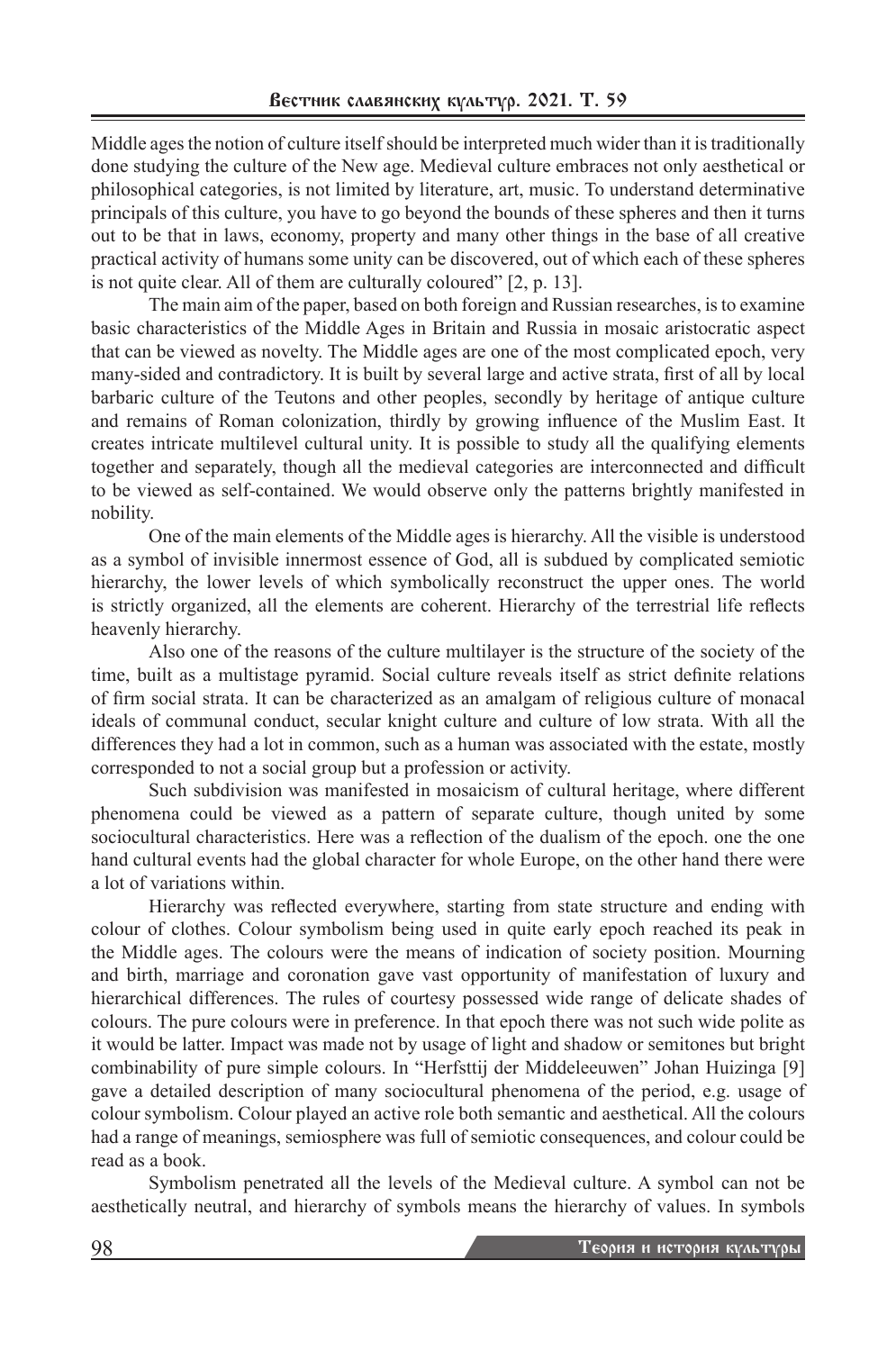everything was sophisticated and unambiguous for devoted but polysemantic for the culture in general. In the Middle ages interminable multitude of phenomena (objects, characteristics, events etc) was amalgamated within some "semantic field": jewelry and numbers, commandments, saints, cloth units, virtue etc. Such association is possible only when the property is essential. "The vision of white and red roses blooming among thorns at once calls up a symbolic assimilation in the Medieval mind: for example, that of virgins and martyrs, shining with glory, in the midst of their persecutors  $\langle \cdot, \cdot \rangle$  the attributes are the same: the beauty, the tenderness, the purity, the colours of the roses, are also those of the virgins, their red colour that of the blood of the martyrs. But this similarity will only have a mystic meaning if the middle term connecting the two terms of the symbolic concept expresses an essentiality common to both; in other words, if redness and whiteness are something more than names for a physical difference based on quantity, if they are conceived as essences, as realities" [9, p. 205]. In that period an interest to any manifestations of physical world was shown.

Symbolic systems existed as well in ancient world world are reflected in all the spheres of human activity in our days but in no other historical epoch semiosphere was so universal and structuralized. For mentality it is intrinsic to express some idea in a form convenient for memorizing and transmission, and the process of communication leads to symbols exchange. Even if both communicants are of the same semantic sphere and know the code used in the structure of a symbol, the information ensued can be different from the primary one. With help of a code a communicant composes the message in the shape of symbol and passes it to interlocutor, and the last interprets it with help of the code. The codes are rare identical, here many aspects can be involved, such as phycological, gender, sociocultural, temporal etc.

Beauty perceived was an embodiment of God conception and integral part of this world. In the Middle ages beauty was of special importance, and a special attention was paid to aesthetic research. Proportions, colours, quantity, form of figures should be taken into consideration and be attractive. Beauty of a woman was also examined, some ideal was formed reflected in all the spheres of art from verbal to monumental. All the heroines were slim, tall, blond, blue-eyed. "I tell you truly that the hair of the blonde Iseut did not shine so fair that she could stand comparison with her. Her brow and face were more pure and white than the lily. Her features were tinted with a fresh rosy hue wondrously painted by Nature upon the whiteness. Her eyes shone with such radiance that they seemed like two stars" [5, p. 6].

"The horn-beam wicket presently Was opened by a dame of air Most gracious, and of beauty rare; Her flesh as tender chicken's was; Her blond locks bright as bowl of brass; Radiant her brow; of arching due Her eyebrows; and well spaced the two; Neither too small, nor yet too great Her nose, but straight and delicate. No falcon, I would boldly swear, Hath eyes that could with hers compare. Her breath was sweet as breeze, thyme fed; Her cheeks, commingled white and red; Her mouth a rosebud, and her chin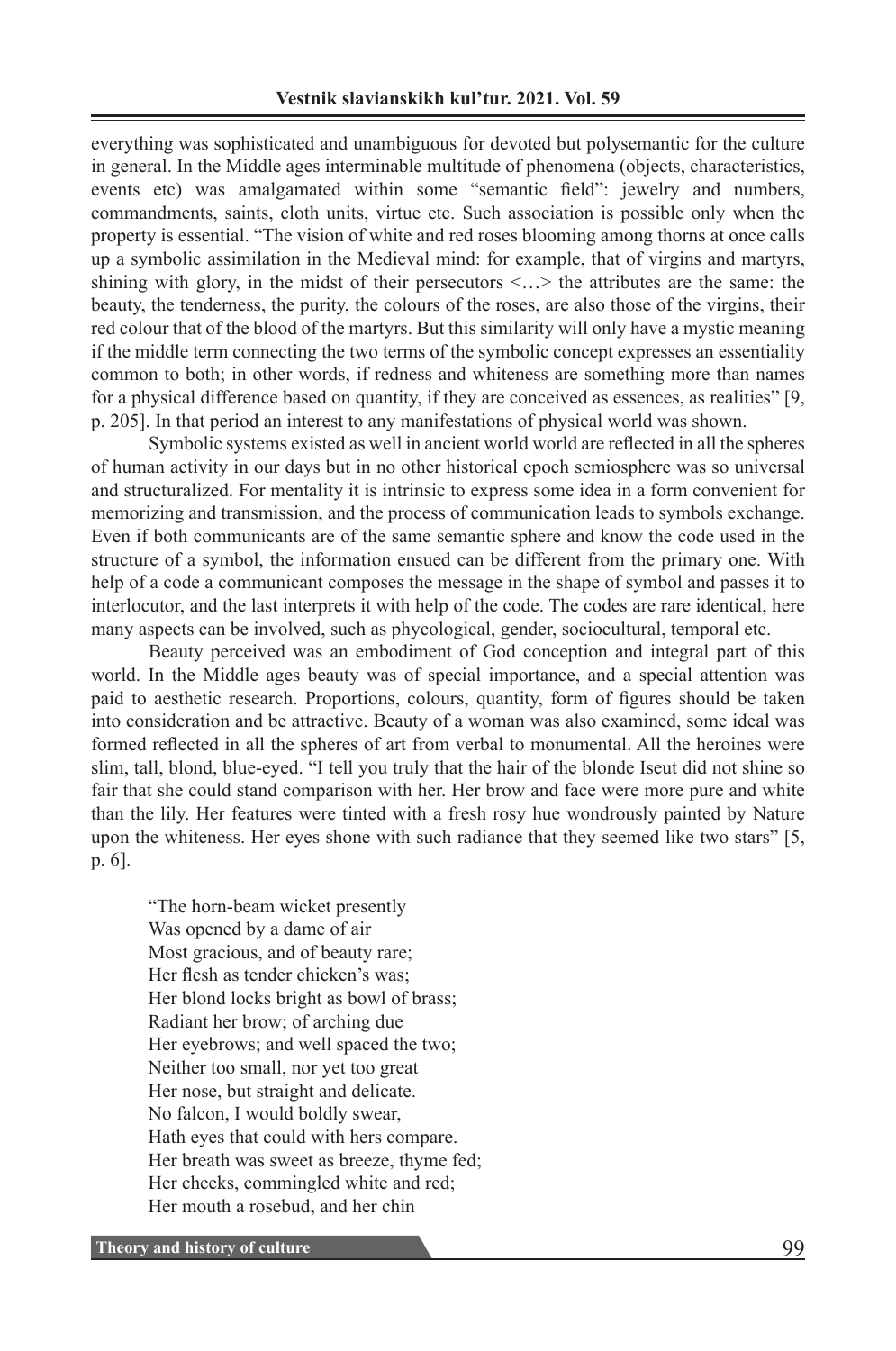Well rounded, with sweet cleft therein. Her tower-like neck, of measure meet, The purest lily well might beat For fairness, free of spot or wem. 'Twixt this and far Jerusalem I trow were found none other such, So fair to sight, so soft to touch. Her bosom would outshine the snow New-fallen, ere it soil doth show; And all her body formed and knit So well, as nought might equal it. Much doubt I, if since Time had birth, A fairer dame hath trod dull earth". [11, pp. 18–19]

Partly such an image can be seen in Antiquity and the Renaissance.

For a noble culture some romantic view or even "Baironism" was typical. Melancholy, disillusion, boredom of life, pessimism to future, idealistic view to past could be associated with that period. The category of future at that time (as all the other) was the very indefinite and frightening category.

Love and friendship were the cultural quality, highly cultivated. Сompanions were very popular. Elevation of relations was connected on the one hand with attraction to beauty, physical also, on the other hand, with the negative attitude of the Church to corporeal questions. Love became some elevated aim, possible to be gained only by lacking, deeds and spiritual purification. Suffering was a door to approaching the ideal and aim. Strict borders became the system of the organization of relations which was determined in biological, social and cultural way.

The image of a knight in shining armour was a product of a male conscience rather than a female. Protector, rescuer, noble knight suffered for the beloved sake was an image a man wanted to see himself. Attention was paid to woman only through the male perception, mostly sensual, romantic and aesthetic. Her real problems were not of any interest.

Contrast was also a Medieval feature manifested everywhere from every day level to religion. A person took an intermediate position between moderation forced and inevitable, and wildness, impossibility to control oneself. Life was hard and unsettled, much knowledge was lost. That provoked the desire of beauty, developed imagination and belief in supernatural. Huge contradiction between an ideal of the Medieval conscience and reality could be observed.

Attitude to life and death could be inserted in all the points already mentioned. On one hand the life was full of romantic longing for beauty, on the other — life was very complicated and fleeting, death was a form of existence but transcendent and fearing.

Unclearness of attribution of authorship and dull identification with truth or fantasy makes studying of the Medieval recourses quite complicated. Contrast between anonymity and wish to distinguish oneself was very typical for that period.

Anthropomorphism inherited from ancient times was kept in concern to objects. Names were given to castles, houses, swords, ships. Echo of that could be seen in names of houses in Germany, in usage of feminine pronoun for ship (of the neuter gender), masculine and feminine pronouns for cars (also of the neuter gender) possessed by a woman and a man consequently in English etc.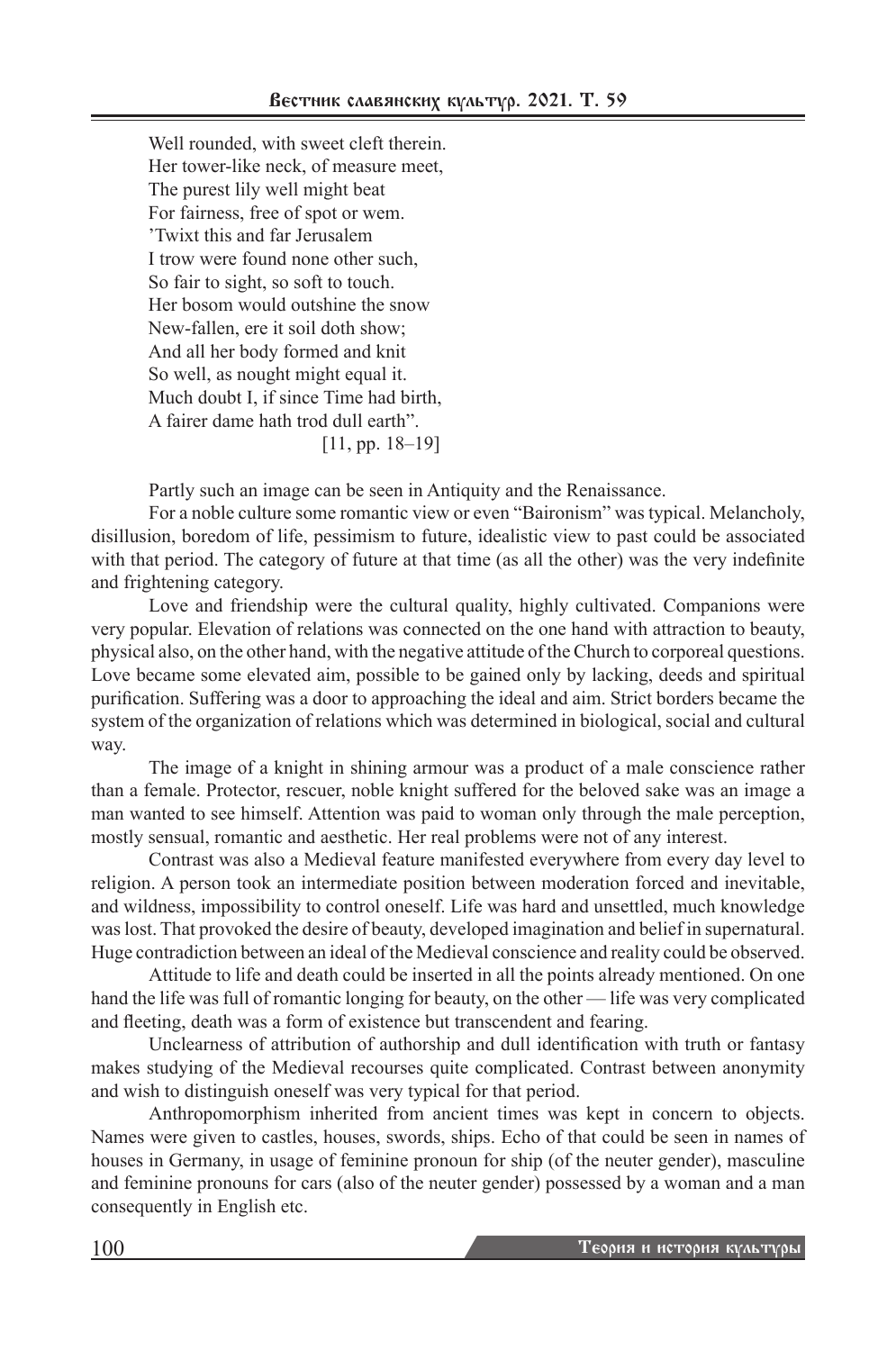There was a strict connection between reality and symbols. Symbols were not dull but quite active in every day life. In some way there was coherent semiotic system. Although any of its symbols was used in different contexts and different meaning. "A Medieval symbol expressed invisible and intelligible through visual and material. Visual world was in a harmony with its archetype — the world of lofty substances  $\langle \dots \rangle$  it was possible to find besides the direct comprehension of any event some symbolic or mystic interpretation, revealed the enigma of belief. The system of symbolic interpretation and allegorical assimilation served as means of universal classification of various objects and events and their correlation with eternity" [2, p. 55].

The world was nonsegmented, any object of reality was connected with the other by some associations. "Medieval man really lived in the world inhabited by secret senses, parables, transferred meanings and divine omens, consisted in the objects around it. The world around always spoke to him in the heraldic language…" [6, p. 69].

Due to comprehension of objects mostly through their mystical features sometimes it was complicated to identify the direct or symbolic meaning of some image.

Redundancy of external side of culture turned to constant playing in all aspects of life. It reflected in general theatricality, ceremonial side of life. Any action or event, even insignificant, was elevated to the rank of theatrical act, which external side was thoroughly elaborated. Mode of life was interpreted in the form of mystery. Accessories of ancient mysteries were kept in ceremonies of marriage, birth, death. They obtained unprecedented scope and splendour.

Code and ritual were elaborated in details that affected all the aspects of culture. Any type of behavior was dictated by strict etiquette. All the activities were conducted in quite structuralized way. Sometimes ritual politeness turned to absurd when in entrance to some room hierarchical sequence was followed. Persons of the same stratum could quarrel for hours, who worth more entering first giving way to the opponent.

"…all things in life were of a proud or cruel publicity. Lepers sounded their rattles and went about in processions, beggars exhibited their deformity and their misery in churches. Every order and estate, every rank and professions was distinguished by its costume. The great lords never moved about without a glorious display of arms and liveries exciting fear and envy. Executions and other public acts of justice, hawking, marriages and funerals, were all announced by cries and processions, songs and music. The lover wore the. The lover wore the colours of his lady; companions the emblem of their confraternity; parties and servants the badges or blazon of their lords" [9, p. 9].

Religiousness could be viewed as the next feature. It was the period of flourishing of church and its power. "Medieval thought in general was saturated in every part with the conceptions of the Christian faith. <…> those who lived in the circles of court or castle were impregnated with the idea of chivalry" [9, p. 67]. As Archangel Michael seemed some kind of an ancestor of knighthood, his battle deed was viewed as the first display of knight valour, and the knighthood was a reflection of heavenly host.

The other side of it was constant war between the church and masters of temporal power. Knighthood was the support of both of them. Syncretism of religious and secular spheres was typical, observed in such phenomena as mixture of terms, secular music and religious songs, the church as the place of meetings, important events, "fashion shows". Ideas of the Middle ages were penetrated by religion though pagan beliefs manifested themselves everywhere. In art, literature, every day life dual-belief, magic, spirits and ghosts, magicians, giants, heroes acted.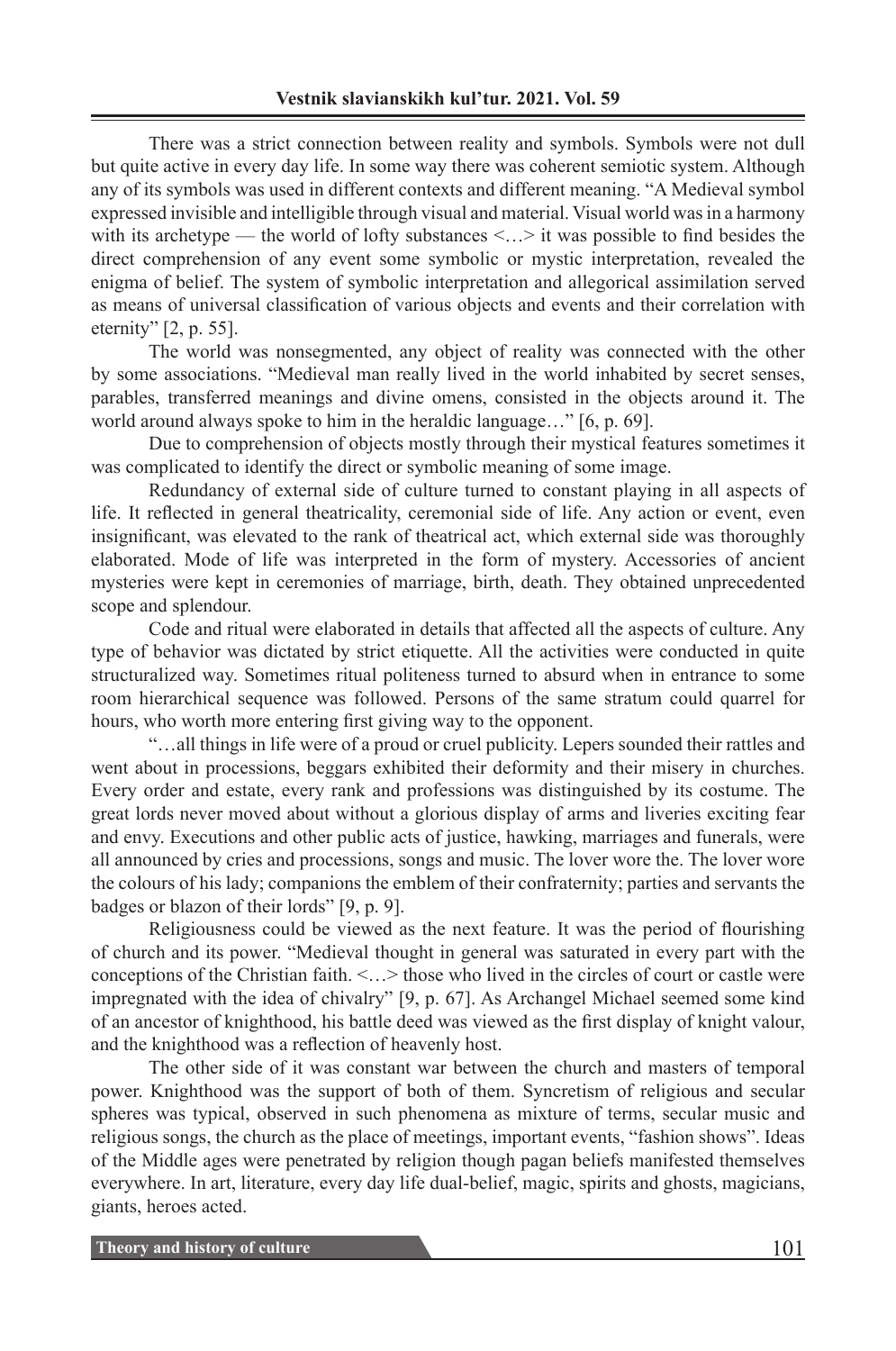"Medieval masters, writers, painters, having ignored visual shapes of surrounding world, gazed at the beyond" [2, p. 8]. It can be said that people of that time did not distinguish perceptible and pretersensual worlds, apprehended them simultaneously. The church tried to gain jurisdiction over the trends of the Medieval culture, condemned many of them for excessive visuality, materiality, withdrawal from religious and spiritual ideals.

Among main features of that culture traditionalism could be mentioned (the older the truer). It is reflected e.g. in heraldry (quarters law — prove of noble origin in 5 generations). Besides there can be referred to - addiction to canon, didactic and encyclopedic aspects, sternness, beauty in all its reflections, it was the time of town strengthening and university foundation.

The Middle ages are associated with gothic. And one of the most prominent artifacts was cathedral. "…a vast stone symphony; colossal creation of a person and nation; coherent and complicated as "Iliades" and "Romanseros", which it related to; fascinating result of combinability of all the forces of the epoch, where from any stone in hundreds of forms a fantasy of a workman, guided by the genius of an artist, gushed forth; so it is a creature of human hands, mighty and abundant, as the divine creation, from which it adopted binary character: variety and eternity…" [8, p. 105].

The term "gothic" goes back to Goth, whose tents were seen in lancet arches of gothic cathedrals in the Renaissance. In the beginning the whole Medieval art viewed as Gothic. In the 19th century that notion was specialized to the art of  $12-15<sup>th</sup>$  centuries. The main aspect of that style was architecture. Gothic cathedral was a reflection of the Universe as all the notions of micro- and macrocosm were manifested in cathedral. Abundance of tracery arches, fretwork and sculptures, mystical light of stained-glass windows, irreality of the whole ensemble plunged the idea of God's purpose. All the elements had symbolic meaning. The world was understood as sign hierarchy. West facade was dedicated to the theme of Doomsday. Side portals were dedicated to Virgin Mary (the right one) and the most honoured local saint (the left one).

As all the phenomena of the Middle ages gothic cathedral revealed itself as unity of phenomena of different functions. As a cult building it demonstrated God's purpose and aspiration of a human being to high ideals. As a public place it reflected social hierarchy and showed the position of person in the world. Events of high importance were announced in a church, given a form of a ritual. As a work of art it was strictly connected with painting, music, fashion etc. Cult view of a cathedral was united with its comprehension as a reflection of God's essence of the world and beauty, and its perception as a work of art.

Aesthetic views were mostly manifested at court, accumulated and shown in concentrated form. Aristocracy partly artificially synthesized its culture, given it the most attractive form. It was such an aspect of culture, which was under different impact and had possibility and will to combine separate elements at its own discretion. Aristocratic forms of the tenor of life influenced the society for a long time, even when nobility had lost its position. Burghers imitated whenever possible noble customs and habits. Nobility as separate class with genealogy, hereditary nicknames and arms, was developed within feudalism. Before the epoch of the Crusades there was nothing of that kind, though semblance of nobility based on sword skills and military service had existed earlier.

Many traditions integrated in the Middle ages and being one of the aspects of knight traditions began to be formed long before Medieval time and were connected with paganism, e.g. rituals of sword consecration, coronation etc. Firstly they were connected to each other. Secondly from ancient times attitude to weapon had a trace of personification, and relations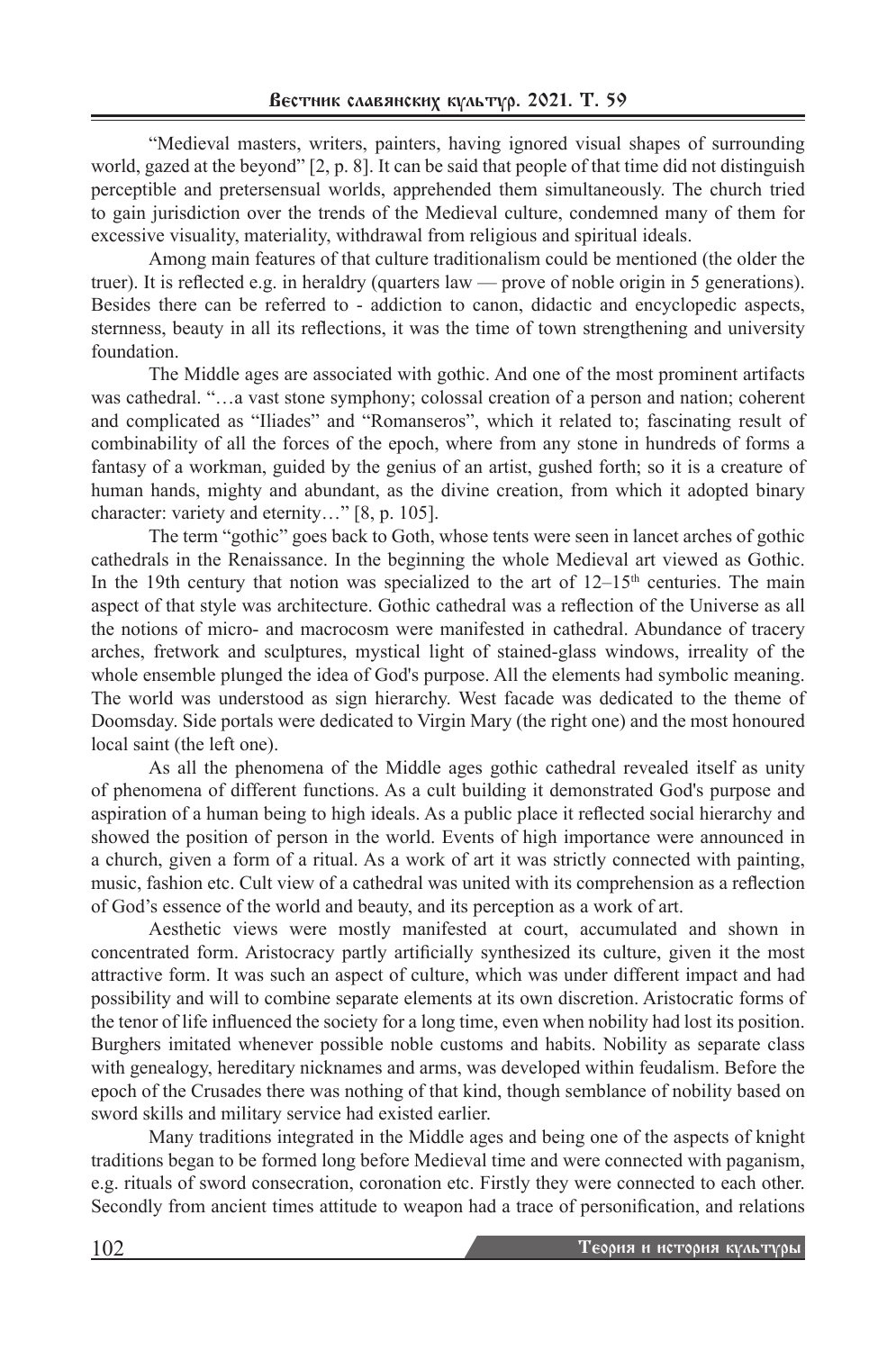between a warrior and his sword was brought to level of sacred. Thirdly an act of giving the sword as far as coronation turned the youth to adult, gave the position in a society.

Talking about English or even British culture first of all so called Anglo-Saxon is meant as the basic. Though any 3–5 centuries the territory of the British Isles is being marched through by a new wave of invaders, changed the culture. So it is possible to examine the culture of these peoples and their impact to British culture.

The first settlers of the Isles left traces of sophisticated material culture but these prominent monuments of Neolithic period was not inbuilt in the unite tree of English culture and existed separately. So we can mainly talk about some temporal cultural unit on the British Isles. Here belongs Stonehenge and other hendges, the settlement Scara Brae on the Orkney Islands, some tombs, pottery, metal works etc.

Celtic traces are already quite identified in different spheres of British culture from literature to applied art. Medieval British tradition was formed mainly under the Celtic influence, their mythcreation. Arthurian legend cycle is mostly of Celtic origin, i.e. most part of heroes of Romances was connected with the Celts one way or another. Neopaganism inclined to druidism, quite popular in Britain, is also of Celtic nature. In the language sphere there is no much Celtic influence on the English language but there are some borrowings connected with toponymy or cult (Avon, London, druid, bard etc). Even now Celtic ornaments are very popular. So the Celtic influence is quite distinguished.

The Romans also changed the population outlook though, Rome weaken, influence reduced, keeping only traces in the language and material cultural monuments. It is possible to distinguish substantial percentage of loans and buildings as bath, temples (e.g. in Bath), villas (as Fishborn) and walls (Adrian and Antonine walls). Rome in large measure structuralized the culture of Britain (from architecture to religion) though it was not for good.

The Anglo-Saxons were already the basement of modern culture, political including, and the fact that they were quite close to the Vikings and Normans just intensified it. We are mostly interested in feudal period and knighthood, strictly connected with Normans coming.

It is impossible to proclaim feudalism introduced by William the Conqueror to England, as the society at both sides of the English Chanel was very close in traditions and style of life, still the Normans come, sociocultural conditions of Albion were structuralized. Despite some unity of culture many points completely changed. Juridical and social systems, system of taxes were reformed according to the time and its demands, though mostly were organized on the base of Anglo-Saxon traditions. It was the period of strengthening of king's power and formation of one of the most stable monarchies. The Bayeux Tapestry is amazing resource of information of Norman culture of the time.

The language brought by the new invaders greatly influenced the English language. Mostly it is seen in phonetic, spelling and lexical aspects. That language was one of the idioms of Langue d'oïl, of Romanic origin, the result of the development of sermo vulgaris. Vikings came to the territory of further Normandy, took the local language but germanized it. Possibly it is the reason of so strong influence on the English language, the language also of Germanic origin. After the Norman Conquest of England Norman French became the language of elite, court, clerical work, trade, and at most culture. It served as international language of merchants and salors all over Europe, and the language of Crusades. Though it did not replace Anglo-Saxon dialects, still used mostly by pesants and low strata. Latin still dominated in church. Thus on the territory of England functioned three languages. That period gave the most percentage of loans. Part of them were the words for notions came with Normans, part were etymological doublets and synonyms, besides the loans kept more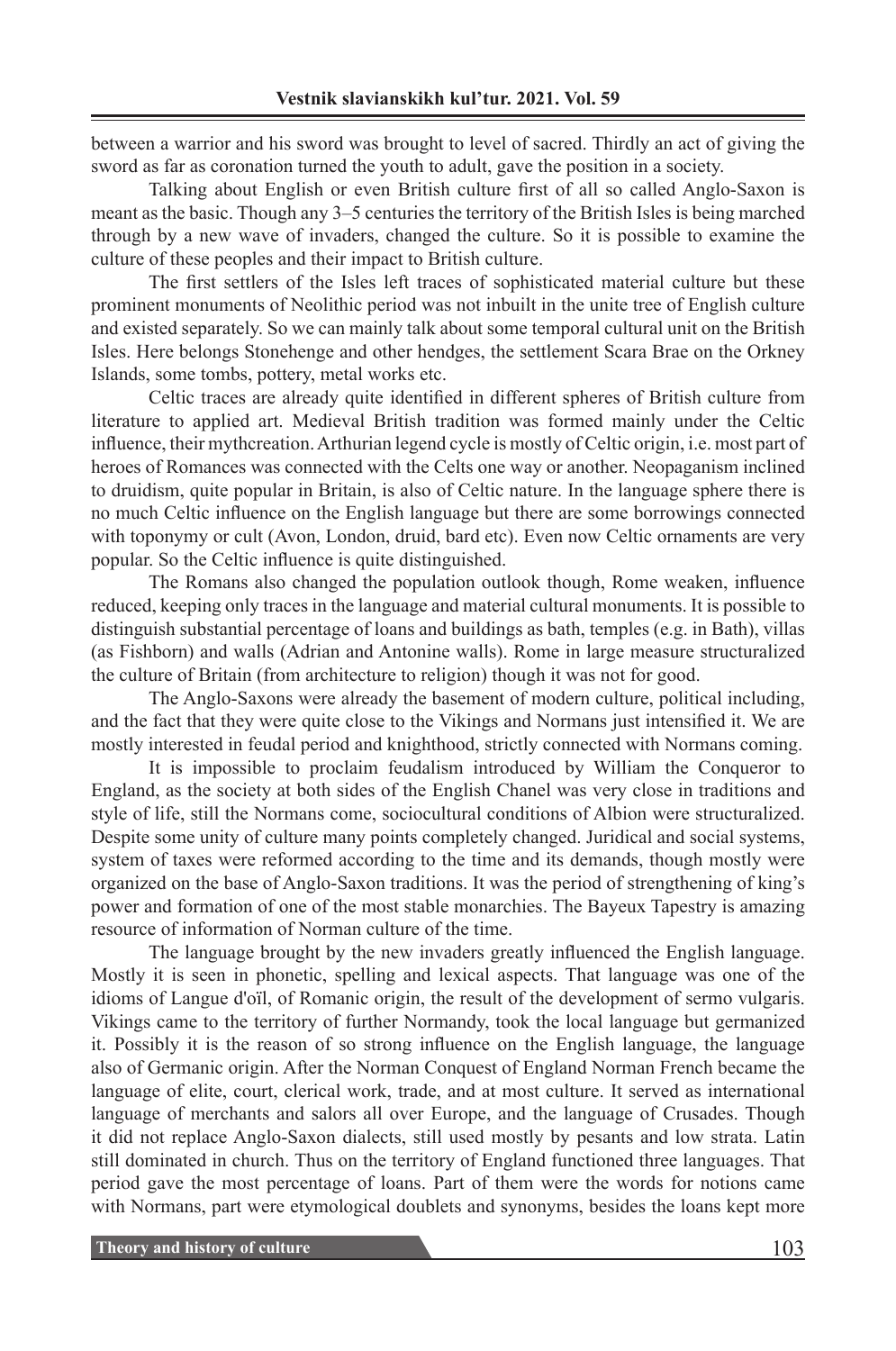refined meaning, or native and borrowed words shared the nuances of meaning or extruded the original. Though after two centuries reincarnation of the English language began, and now it is possible to view English with huge French influence, but not vice versa.

After the Norman Conquest nobility of England were of two nations: Norman and Anglo-Saxon. Normans as conquerors having factual advantage over Anglo-Saxons, had a lot of benefits. Saxon nobility formed the class of earls different from plane people. Though both nations had much in common in traditions and style of life.

Feudal system existed in England before the Norman Conquest. Saxon tans were the same manor owners, king vassals. Normans fixed that system. The number of manor owners increased greatly in the period of the Crusades. It prevented knighthood to be separated hereditary class. The title of master, *sir*, was the reflection of individual honour and obtained by military service. In the period of the Middle ages that title could belong also to the high clergy and persons of academic rank in universities. The owners of knight manor who had not passed initiation and so did not possess the knight status were called *esquires*. Legislative development of strata ended by the end of  $15<sup>th</sup>$  century and was connected with the parliament formation.

It was the period of establishment of knighthood. Knight landownership did not give inborn title. But owners of such manors had stratum benefits to be representatives of counties. The highest families had an advantage.

In England three social groups were strictly distinguished: major vassals, minor vassals and subvassals and free and non-free landowners. The high stratum was formed by clerical and secular peers, among which the former had the seniority. Secular peers were divided into five ranges: duke, marquis, count, viscount, baron, having hereditary representation in parliament. Lower owners of knight manor stranded. «The title ex more» was a descending title of the older branch, when the elder son with father alive could have the lower title, e.g. a son of a duke could have the title of marquis, a grandson — of a count. As a rule women did not participate in that process but some titles could pass to a daughter. Thus she had «the title of lady by birth».

Benefits and lands, granted by a king for devoted service, became hereditary. Thus any owner of manor was noble, so with the development of feudalism some mark of noble birth except a manor became necessary. Such marks were family nicknames and arms. The former appeared earlier when feudal lords began to add the names of their territory or inherited feudal names. Owners of castles taking nicknames from their castles became vassals of major lords of the manor, which was important for hierarchical status. So nobility had appeared without grant of a king as it became later. Titles had strict hierarchy which was represented by forms of costumes. So titles were native English as lord and esquire, borrowed from Vikings but used for Anglo-Saxon or Scandinavian nobility as earl, and borrowed after the Norman Conquest or later from French as viscount.

In the Middle ages law as it is known now began to be formed. Britain is characterized by cherishing attitude to law: "In England laws are nearly echo of traditions and customs. The traditions that created laws also created those who should obey them: so people comprehend laws as habitual home slippers. <…> Englishmen are sure that laws exist for common benefit and have the same power for everybody" [4, p. 283–284]. Such view differed from native Russian view of law as a tool of power giving ability to manipulate common people and law of morals and justice which is more productive to our mind.

All the features of the Middle ages were reflected in some way in all the spheres. European Medieval times were characterized by some globalization. Some unity of ideas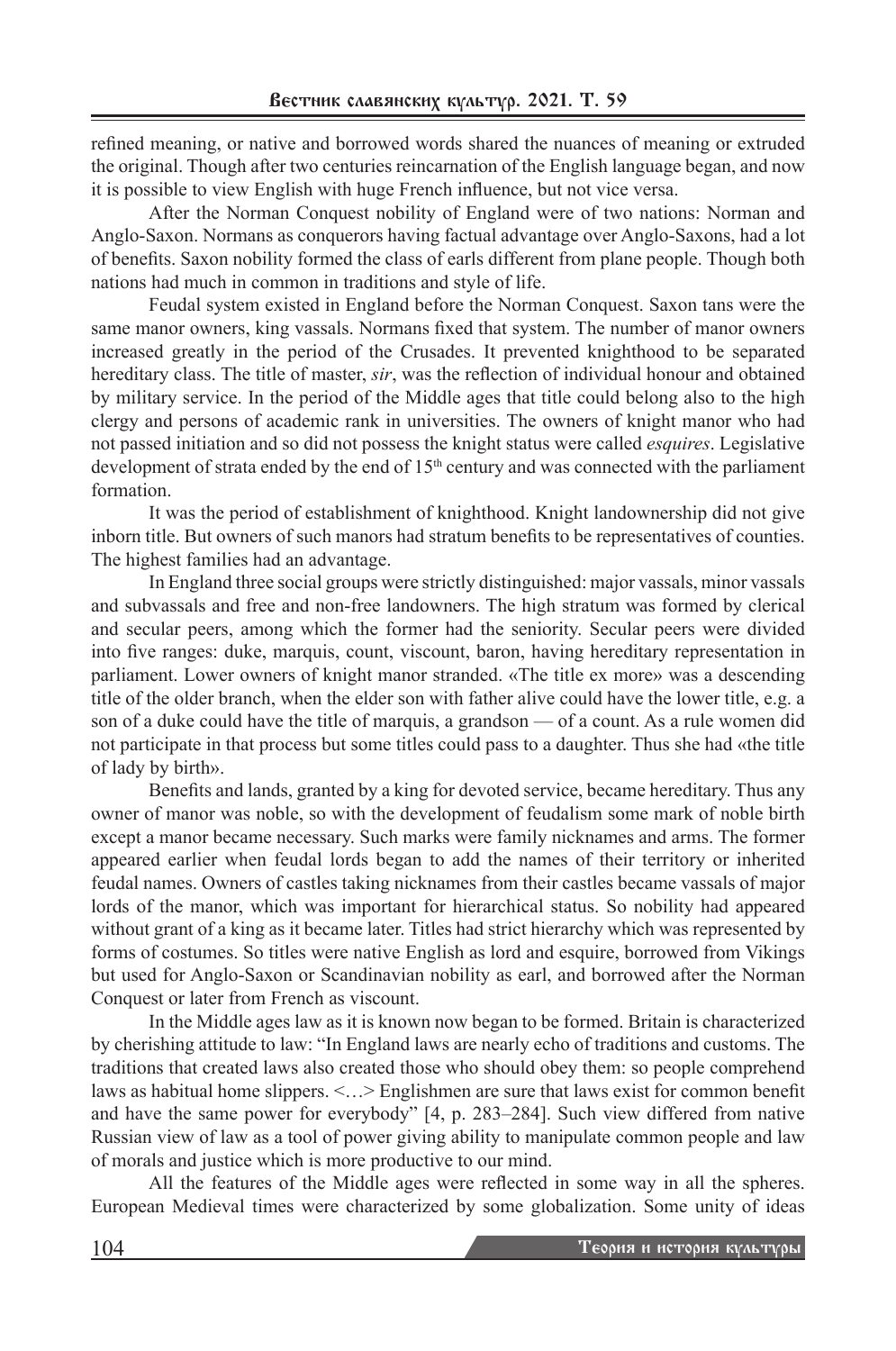and their manifestations were presented in Antiquity as well but mostly it can be viewed in empires and societies of that kind. Christianity and Latin became at once strong cohesive principle among different peoples and cultures. Surely national peculiarities were manifested in different aspects of culture though there was a culture unity of the European Middle ages of which Rus fell out. Although the history of Russia is the history of not consequent major cultures but the history of one nation. Certainly as the multiethnic state Russia includes many cultures of many peoples peoples, but the central and cementing one, made the country as it stands, is Russian culture.

Rus was a strong country. Her literature, art, architecture, applied art, the tenor of life are world cultural heritage. In some way we can identify Antiquity, the Middle ages, the Renaissance and so in the land of Russia only as historical moments, using western chronology. It is possible to distinguish Rus in the period of Antiquity, but not Antique culture in Rus. Concerning sociocultural aspects it is inadequate. Thus Russian Middle ages are very different from European. It is separate type of culture. Russia developed her own way. Baptism surely introduced Rus to the family of Christian countries but Orthodox Church predetermined her sociocultural peculiarities.

Rus takes intermediate position between the East and West having the features of both of them and differs from both. "The Middle ages" in Rus have all the features of the Middle ages in general. Contrast and hierarchy, religious and symbolism, theatrical and didactic, traditions and canonical all these features belong in some way to Rus as well. Though in contrast to Europe being under the influence of Rome, Rus was under the influence of Byzantium. The difference in confession, language, writing inevitably impacted the culture.

In Rus there were nether religious wars and crusades nor fights between crown and priesthood in the way as it was in the West. In some way it seems that Europe was inclined to the Old Testament and Rus to the New one. Orthodox is not aggressive by essence. There was no knighthood, castles, gothic and all the aspects were very different from the West. Possibly it is one of the reasons of snobbish attitude of western lords to this country.

In comparison with Western Europe inclined to dark mystics and sepulchral, Rus presented bright and holiday variant of Christian culture. Russian cross-domed temples were mostly threenaved and fourposted, sometimes there were more posts. Among peculiar features of Russian architecture simplicity and balanced proportions and lines, space, gentle light, plurality of types of arches and decorations, refrains of domes and kokoshniks and other ornament can be named. Temples in spite of their majesty are brighter and warmer than European, closer to common people, even in form (Orthodox church has head, neck, shoulders). Though there are also dark gloomy churches. Architecture is always inbuilt in environment, position the sun, water, peculiarities of landscape. Monumental stone building began in  $10<sup>th</sup>$  century though there was rich tradition of wooden building reflected then in stone.

As in Western Europe Russian cult architecture was full of symbolism. It is not our task to highlight all the details of these symbols so we touch only some. First of all temples as in Europe are a reflection of the kingdom of heaven. Unity of the church is manifested in cube, sanctity — in whiteness of walls and gold of domes, universality in hierarchical composition of a temple, subordinate to underdome space. The whole building was directed to strengthen the belief and protection of believers. Altar is the divine side of the world, middle part of a temple is a symbol of the Universe, renewed sacred part, vestibule is a symbol of sinful world. Bulbous form of a dome unlikely Byzantine close to the firmament, gothic aspired to heaven, is alike body of flame symbolized prayerful flame for unity with the Most High.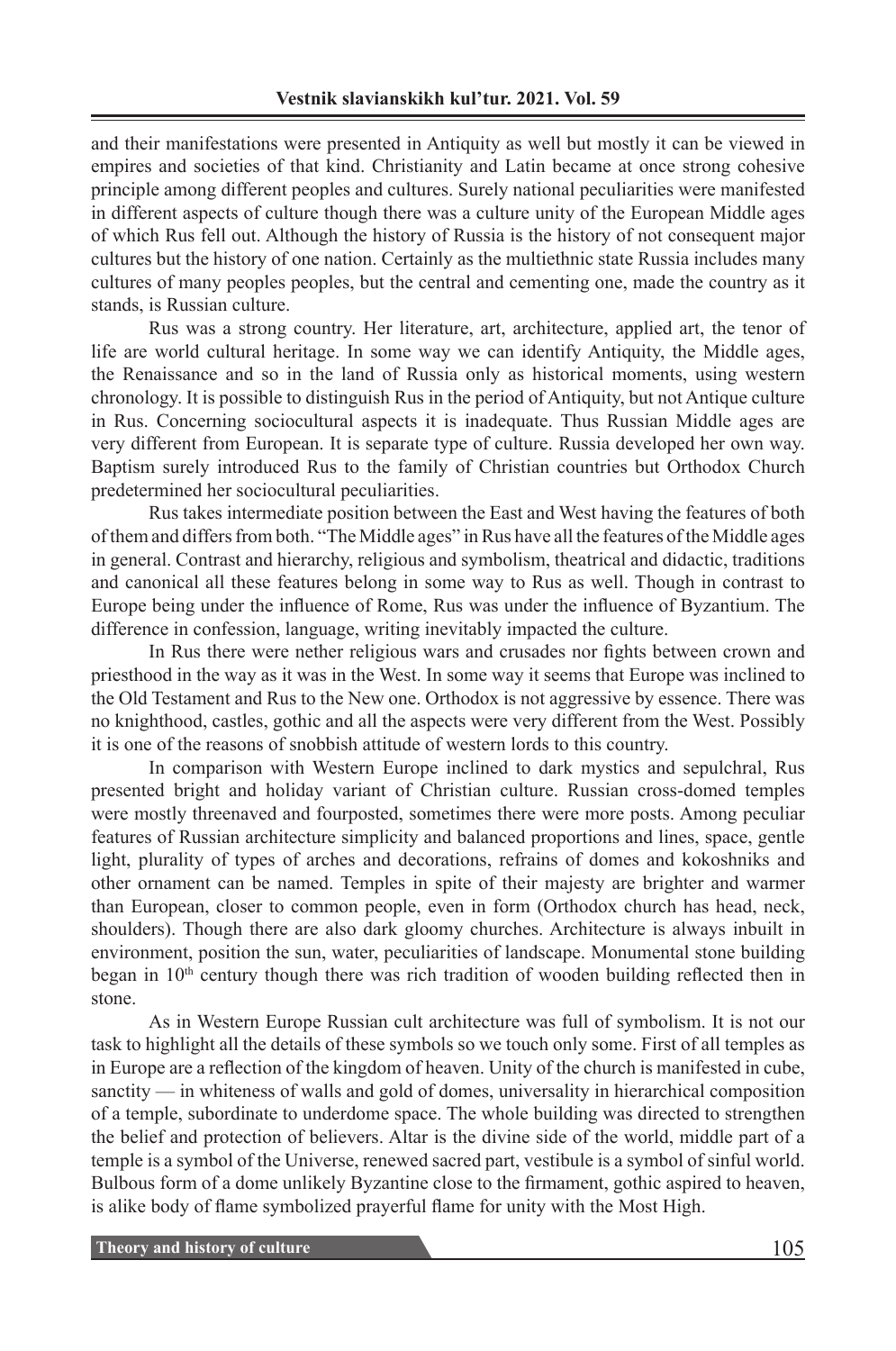Norman theory that links statehood formation in Rus with Normans (people of the North) also connects our country with Britain. Though it causes many questions as manifests dependent native state structure state structure, and attaches, and attaches very structuralized model of society to Vikings who did not have such. Besides prominent Scandinavian influence on different aspects of culture (unlikely Britain) is not seen.

In Rus hierarchical pyramid was less multi-step. There was neither such multilevel feudatory, nor such number of strata as in Europe. Land and civil relations functioned partly in different spheres, though later a system of land granting for service appeared. In Russian culture there was no knighthood with all the aspects. The history of Russian aristocracy is long and vast and need separate research, here we highlight only some elements.

Russian aristocracy, besides loan titles, for a long time had its own, such as "knjaz", "bojarin", "dvorjanin". The origin of the word "knjaz" (from old Germanic, close to Scandinavian "konung" and English "king", along with "vitjaz" from Germanic "Viking", Scandinavian "vikingr") in this case serves the base of sociocultural level. The head of the state was a leader of military stratum capable in need to lead the army. It is surely primitive explanation of the role of a prince but mostly in that period functions of the head were very close to military leader. Knights in Europe and vitjazes in Rus seemed to be the privileged stratum, and their leaders were the owners of lands.

In Russia the epoch of nobility (since  $17-18<sup>th</sup>$  centuries) demands to touch to touch its ancestor — the epoch of boyars.

Since 15<sup>th</sup> century such notion as dety boyarskie (noble offspring) had been developing. Boyar is understood as highest form of feudal nobility, self-contained stratum compiled by oldest prince families. The title of boyar was not hereditary and quite complicated to be taken. The quantity of boyars was very small (four under Vasili Vasiljevich, nineteen under Ivan III). Dety boyarskie were real sons of boyars in military service, and many of them not becoming boyar still kept the title.

Up to  $15<sup>th</sup>$  century among Moscow boyars there were not more than 40 noble boyar families: Kokoshkiny, Morozovy, Buturliny, Goloviny [3]. As boyar at princes of  $12<sup>th</sup>$  century, boyars of that time had the character of counselor and fellow under conditions.

Since the second part of the  $15<sup>th</sup>$  the membership of Moscow boyars was completely changed. By the end of  $16<sup>th</sup>$  century according to genealogical boyar lists there were about 200 noble families. It was titled prince families: Ririkovichy, Gedeminovichy, descendants of great and appanage princes. Hierarchy of boyars was quite complicated, here are some of its rules:

- 1 Descendant of the great prince is higher than descendant of appanage princes;
- 2 Descendant of appanage prince is higher than descendant of untitled boyar;
- 3 Descendant of Moscow great prince is higher than prince in service and boyar of appanage princes.

It is easily seen that sometimes they contradict each other. One of the reasons was that hierarchy was formed according to a position taken by a boyar by the moment of trespassing to the service of Moscow prince (e.g. descendant of a great prince could have the lower position then descendant of appanage prince, and so in Moscow hierarchy took the lower position).

Since 16<sup>th</sup> century dety boyarskie must have served as militaries and stand with their armies under the banner of a prince on demand. The epoch of boyar ended with the death of the last representative of the title, I. U. Trubezkoy, in 1750.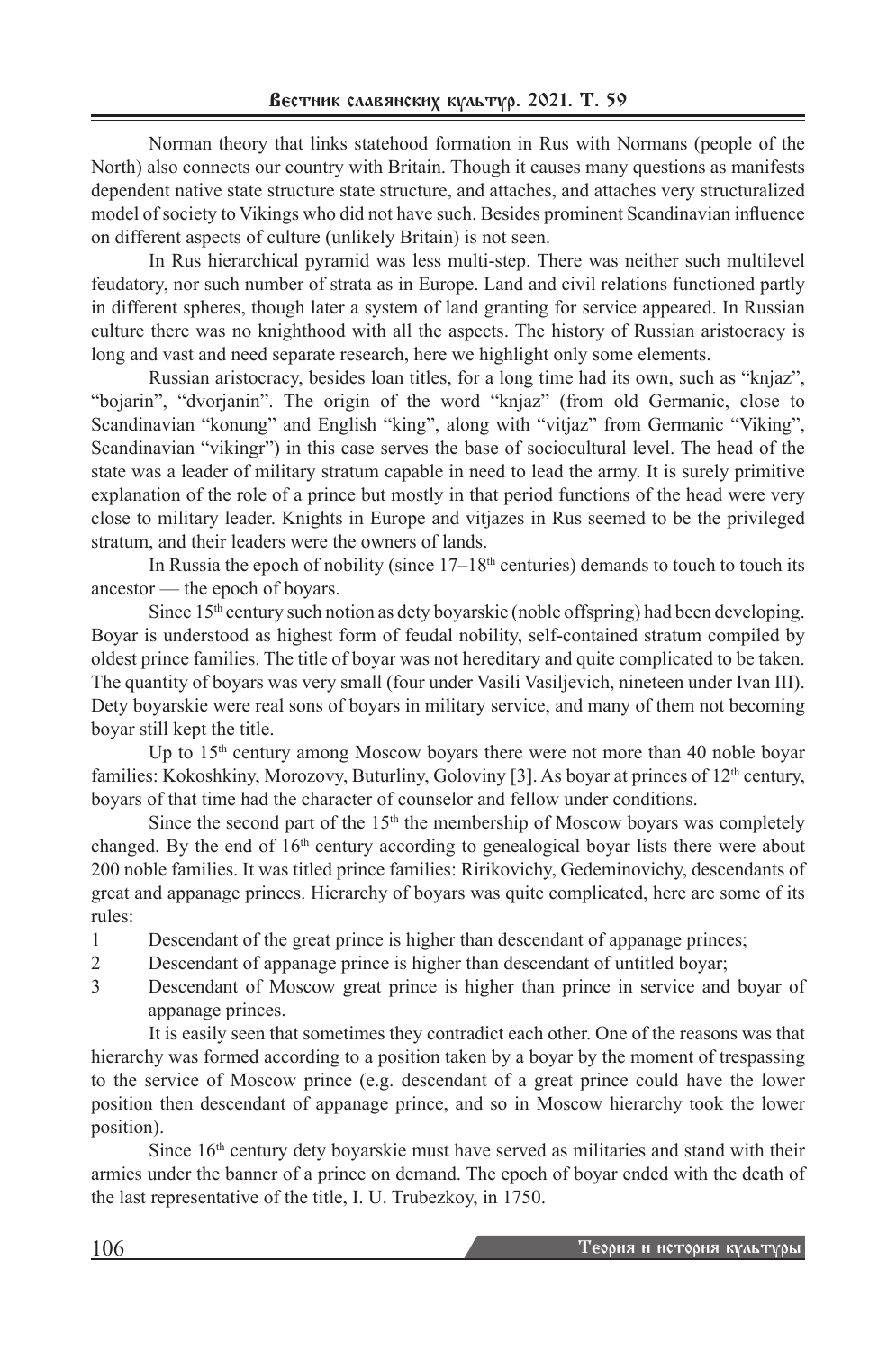Nobility as in Europe was developing from semiindependent surrounding of a prince as at prince court servants (otrocs) served. For the first time, while Andrew Bogolubskiy, they took the name "dvorjane" (nobility). During the rule of Ivan IV that term was used for dety boyarskie as well. Later nobility became stronger though for a long time it was inhomogeneous.

While Peter I the stratum was generalized in some way, he proclaimed military service the main resource of "Shljahetstvo". That term originated from German "Geschlecht" through Polish substituted the term "dvorjanstvo". While Peter both terms were used, and while Catherine II "dvorjanstvo" replaced "shljahetstvo" [1]. Peter's "Table of Ranks", giving nobility to any served to chief officer and collegiate assessor at civil service, really blured frames of aristocracy, changed completeness of boyar aristocracy. Although it created conditions for the new aristocracy which flourished in the epoch of Catherine II.

As in England noble titles were of mixed origin: part was native Russian, part was borrowed from Europe. The first Earl in Russia was Musin-Pushkin though that title was given by a foreign monarch in 1694 [1], or F. A. Golovin in 1701. B. P. Sheremetjev became the first pure Russian Earl in 1706, in 1707 A. D. Menshikov took the title of duke of Izhora and Highness prince, P. P. Shaphirov became the first baron in 1710. In the beginning of  $18<sup>th</sup>$ century Peter granted titled to L. V. Brus, F. A. Golovin, P. M. Apraksin, P. L. Tolstoy etc.

In old pre-Romanov Russia fight for primacy at throne developed up to creation of constant institution dispensing positions in the civil service. Such forms were not known in western countries of the Middle ages and here was also jealousy in the questions of superiority.

An order of precedence or a system of appointment to civil and military position in accordance with grandeur of a kin, position of ancestor and personal merits, being created at Moscow Great prince then tzar court in  $14<sup>th</sup>$  century, was fixed by the end of  $15<sup>th</sup>$  century. Formally that hierarchy was manifested in a place at tzar table during council and meal: the higher position a boyar took the closer he sat to a tzar. Some special rank institution was created (something as a ministry) engaged by rules of order of precedence, compiled special rank books. Historians are quarreling about the time of its foundation, but in 1535 it already existed.

So certainly there are vast sphere of the manifestations of the Middle ages, and all of them separately and in coherence can be dedicated the studying. Here was an attempt to distinguish some vital elements which can serve in advance the basement to something else. The Middle ages possessed quite peculiar characteristics. It is a very complicated epoch, hierarchical, multileveled. Semiosphere of the time is syncretic and mosaic. And the brightest representation of it belonged to aristocratic culture, which was global, artificial, synthesized, sophisticated. All the features can be found in both Russia and Britain, though they are of quite different nature. Manifestations of the aspects are connected with the type of culture, which are diverse. Still all the features of the epoch were reflected in various aspects of social life.

### **СПИСОК ЛИТЕРАТУРЫ**

- 1 *Борисов И. В.* Родовые гербы России. Калининград: Виктория, Янтарный Сказ, 1997. 216 c.
- 2 *Гуревич А. Я.* Категории средневековой культуры. М.: Искусство, 1972. 350 c.
- 3 *Ключевский В. О.* Русская история: полный курс лекций в трех книгах. М.: Мысль, 1993. Кн. 1. 584 c.
- 4 *Овчинников В. В.* Сакура и дуб. М.: АСТ: Восток-Запад; Владимир: ВКТ, 2009. 444 с.

**Theory and history of culture** 107